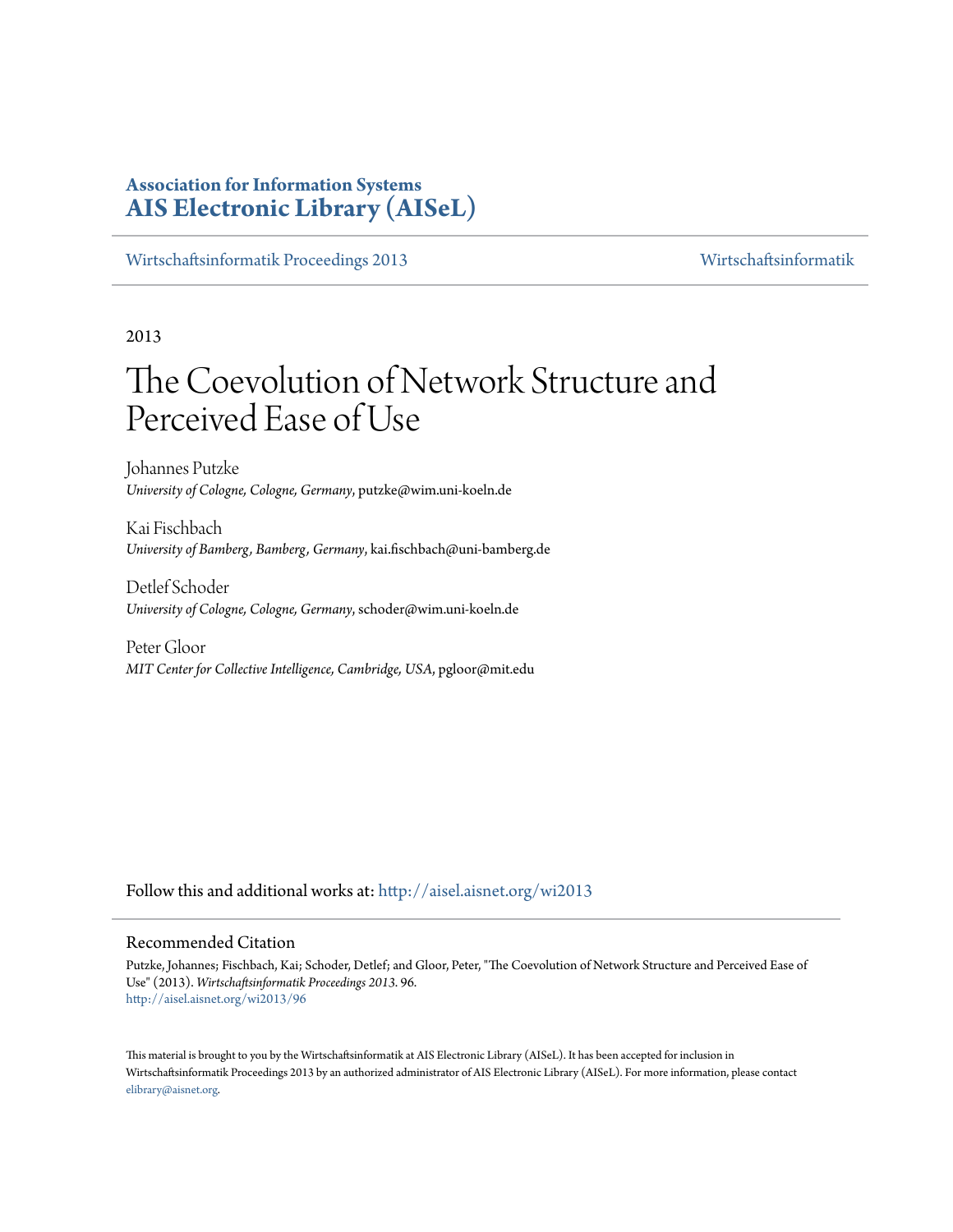# **The Coevolution of Network Structure and Perceived Ease of Use**

Johannes Putzke<sup>1</sup>, Kai Fischbach<sup>2</sup>, Detlef Schoder<sup>1</sup>, and Peter Gloor<sup>3</sup>

<sup>1</sup> University of Cologne, Cologne, Germany {putzke,schoder}@wim.uni-koeln.de <sup>2</sup> University of Bamberg, Bamberg, Germany kai.fischbach@uni-bamberg.de <sup>3</sup> MIT Center for Collective Intelligence, Cambridge, USA pgloor@mit.edu

**Abstract.** Perceived Ease of Use (PEoU) is one of the most central constructs in IS research. However, it has been examined only from an individual perspective. This article conceptualizes PEoU as a network construct. Results indicate three things. Firstly, the higher a person's PEoU, the more likely she or he is sought for advice. Secondly, there is a greater likelihood that a person seeks out another person for advice if the other person also seeks out the first person for advice. Thirdly, a person's PEoU will become similar to that of other persons' she or he seeks out for advice.

**Keywords:** SIENA, Social Network Analysis, Technology Acceptance Model, TAM

# **1 Introduction**

While there are only a few constructs as central in IS research as Perceived Ease of Use (PEoU), research on PEoU has focused the individual perspective only. While an actor's embeddedness in a social network may exert a significant influence on the actor's attitudes, few works acknowledge that an actor's attitudes and behavioral intentions are influenced by that actor's embeddedness in a social network (compare [1]). For example, it is likely that an actor's PEoU influences and is influenced by the PEoU of her or his surrounding peers, which would mean, for example, that if an actor perceives an information system to be easy to use, that perception should spread to her or his neighbors in a social network (and vice versa). Nevertheless, this mutual influence of PEoU has not yet been researched; the reason may be attributable to the fact that, until recently, no adequate statistical methods to test such kind of hypothesis had been developed. Now, however, some new statistical methods allow for the creation of such models.

Research of this kind is of great importance. For example, managers who have to choose which employees should be given further vocational training may wish to consider the employee's embeddedness in a social network.

11<sup>th</sup> International Conference on Wirtschaftsinformatik,  $27<sup>th</sup>$  February –  $01<sup>st</sup>$  March 2013, Leipzig, Germany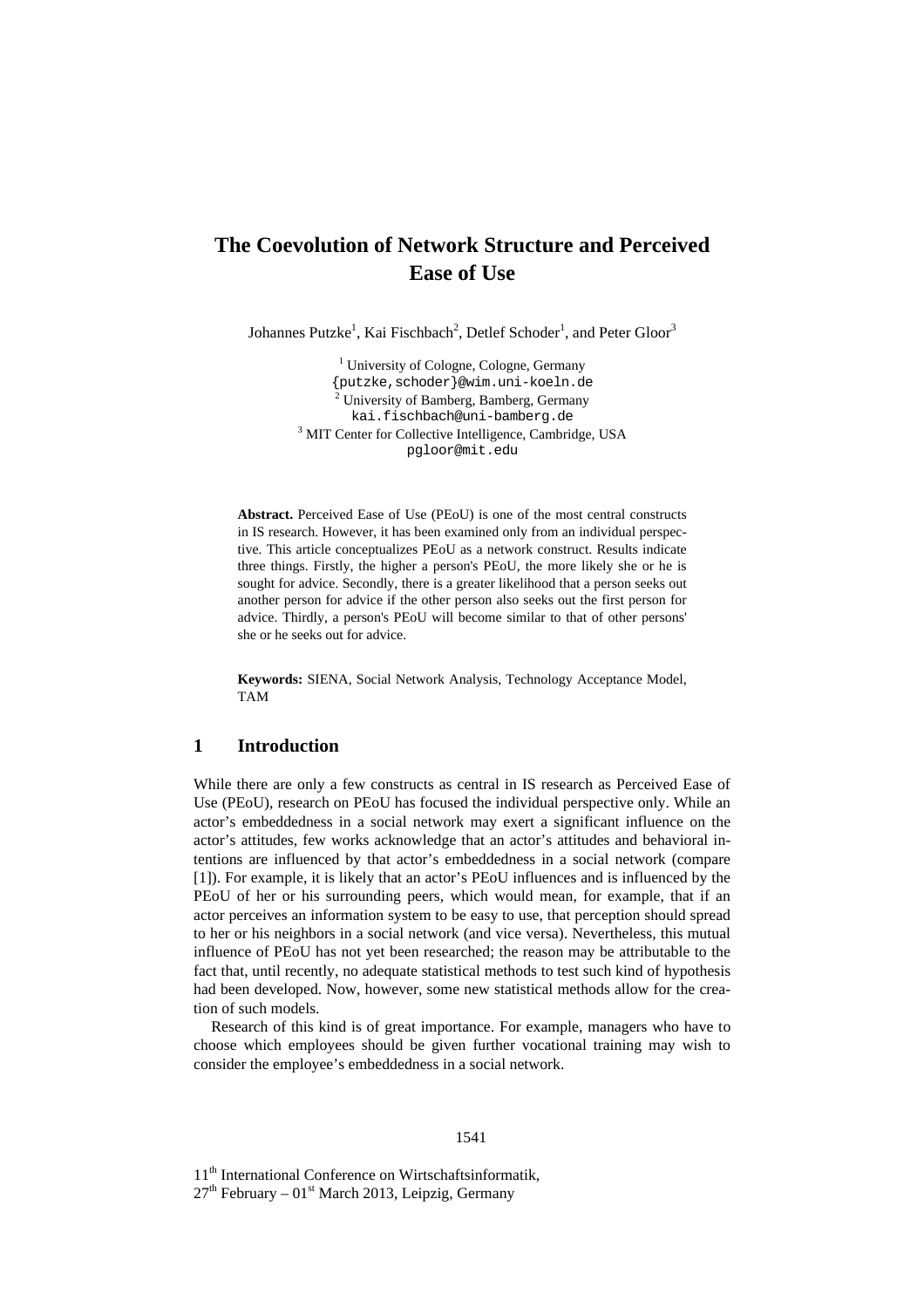Hence, the current work has three main objectives:

- 1. Conceptualize PEoU as a network construct. In doing so, PEoU should be conceptualized both as an antecedent to network structure and as an outcome of network structure.
- 2. Propose a model that incorporates PEoU as a network construct.
- 3. Validate the model empirically.

This article is organized as follows. Section 2, Theory, reviews the related literature and develops four hypotheses. Section 3, Method, describes the study's context, participants, measurement, and modeling approach. Section 4, Results, highlights our findings. Section 5, Discussion, discusses the theoretical and managerial implications of our findings. Section 6, Conclusions, summarizes the results, notes their limitations, and provides some suggestions for further research.

# **2 Theory**

The first part of the literature review highlights the conceptual underpinnings of Perceived Ease of Use. The second part highlights models that examine the evolution of social networks.

#### **2.1 Technology Acceptance and Perceived Ease of Use**

Perceived Ease of Use (PEoU) belongs to the most central construct in IS research. It is a core construct of the technology acceptance model (TAM) [2], which is one of the most firmly established models in IS research (compare [3-4]). Perceived Ease of Use is defined as "the degree to which a person believes that using a particular system would be free of effort" [2]. Related constructs can also be found in myriad other theories such as the theory of planned behavior, innovation diffusion theory, and social cognitive theory [5]. In these theories, the related constructs are referred to as, for example, "perceived behavioral control", "self-efficacy", and "complexity." Perceived behavioral control is defined as "the perceived ease or difficulty of performing the behavior and is assumed to reflect experience as well as anticipated future impediments and obstacles" [6]. Complexity is defined as the "opposite of ease of use" [7], that is, "the degree to which an innovation is perceived as relatively difficult to understand and use." Finally, (Computer) Self-Efficacy is defined as "a judgement of one's capability to use a computer. It is not concerned with what one has done in the past, but rather with judgements of what could be done in the future" [8].

Despite the high prominence of these constructs in IS research, the fact that PEoU has been conceptualized only from an individual's perspective (i.e., residing within each individual and isolated from other individuals) leaves a notable gap in the research. The individuals' embeddedness in a social network has been neglected nearly completely (for an exception, see, [1]). Rather, the influence of the other actors on a focal individual is captured by constructs such as "subjective norm," defined as "the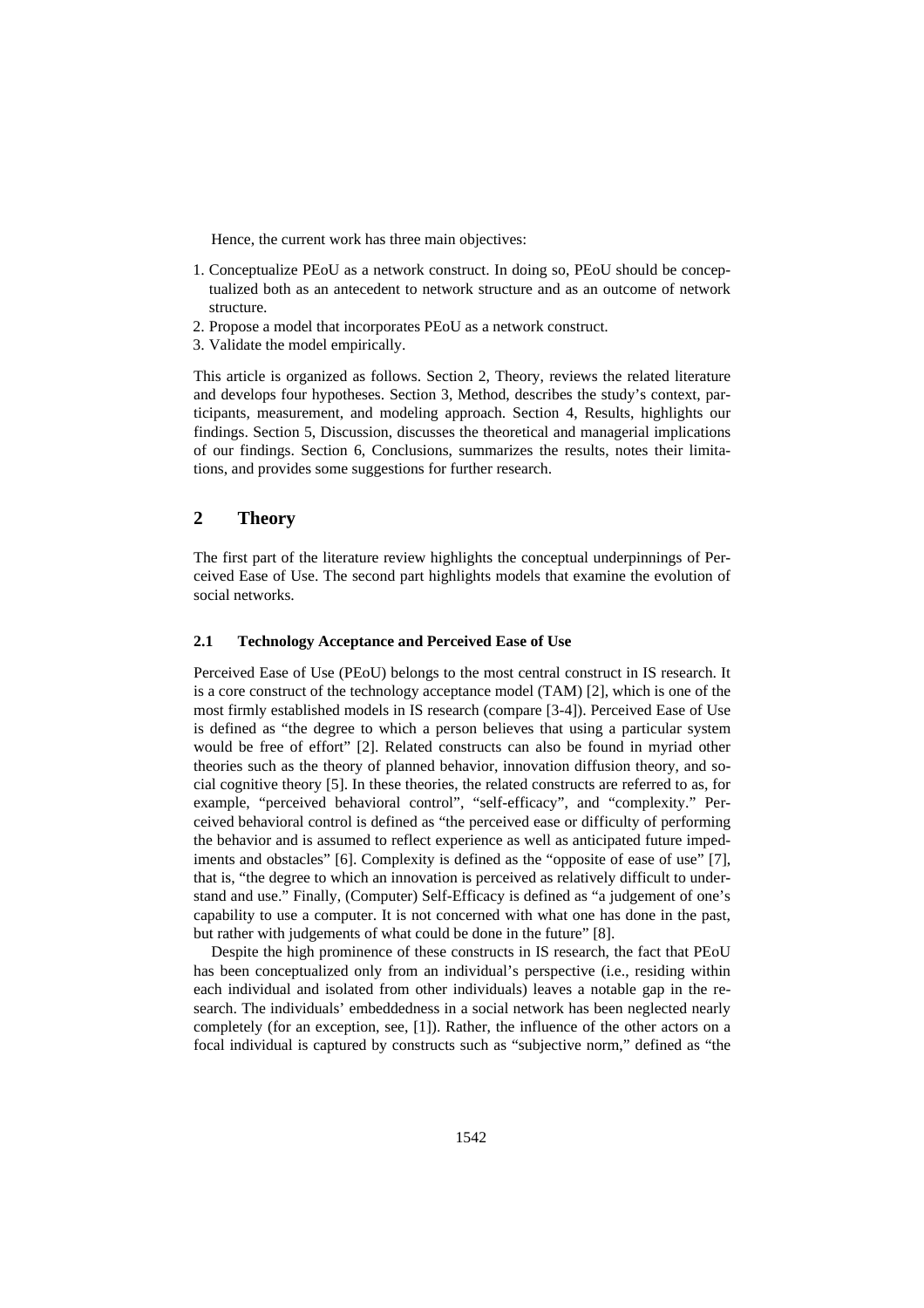person's perception that most people who are important to him think he should or should not perform the behavior in question" [9].

However, the models do not hypothesize how PEoU is influenced by network structure, and how PEoU influences network structure, which leads to the second focus of our literature review.

#### **2.2 Social Network Perspective, Embeddedness and the Evolution of Social Networks**

In this paper, we assume that each focal individual (ego) is embedded in a social network of alters (see Figure 1).



**Fig. 1.** Social Network

Figure 1 illustrates a networked perspective on PEoU. In the figure, each circle represents an individual. A pair of individuals is connected by an arrow if one actor seeks advice from the other actor.

As we show in the hypotheses development, we assume that PEoU spreads through this social network through a process of contagion. This process of contagion can be modeled with other models that examine the co-evolution of social networks and actor characteristics. Here we review these types of models. Early models examining the evolution of social networks (for an introduction, see [10]) primarily explore how structural characteristics of networks (such as transitivity, reciprocity, and degreecentrality) influence the process of network evolution (see, e.g. [11]).

Recent developments in these types of models (see, e.g. [12]) now also allow for the integration of several actor characteristics, which are permitted to co-evolve with the social network over time (e.g. [13]) so that the social network (and the actor characteristics) can be dependent and independent variables concurrently. Hence, these models allow for statistical tests of causal relationships between network structure and actor characteristics (such as Perceived Ease of Use) that were not previously possible.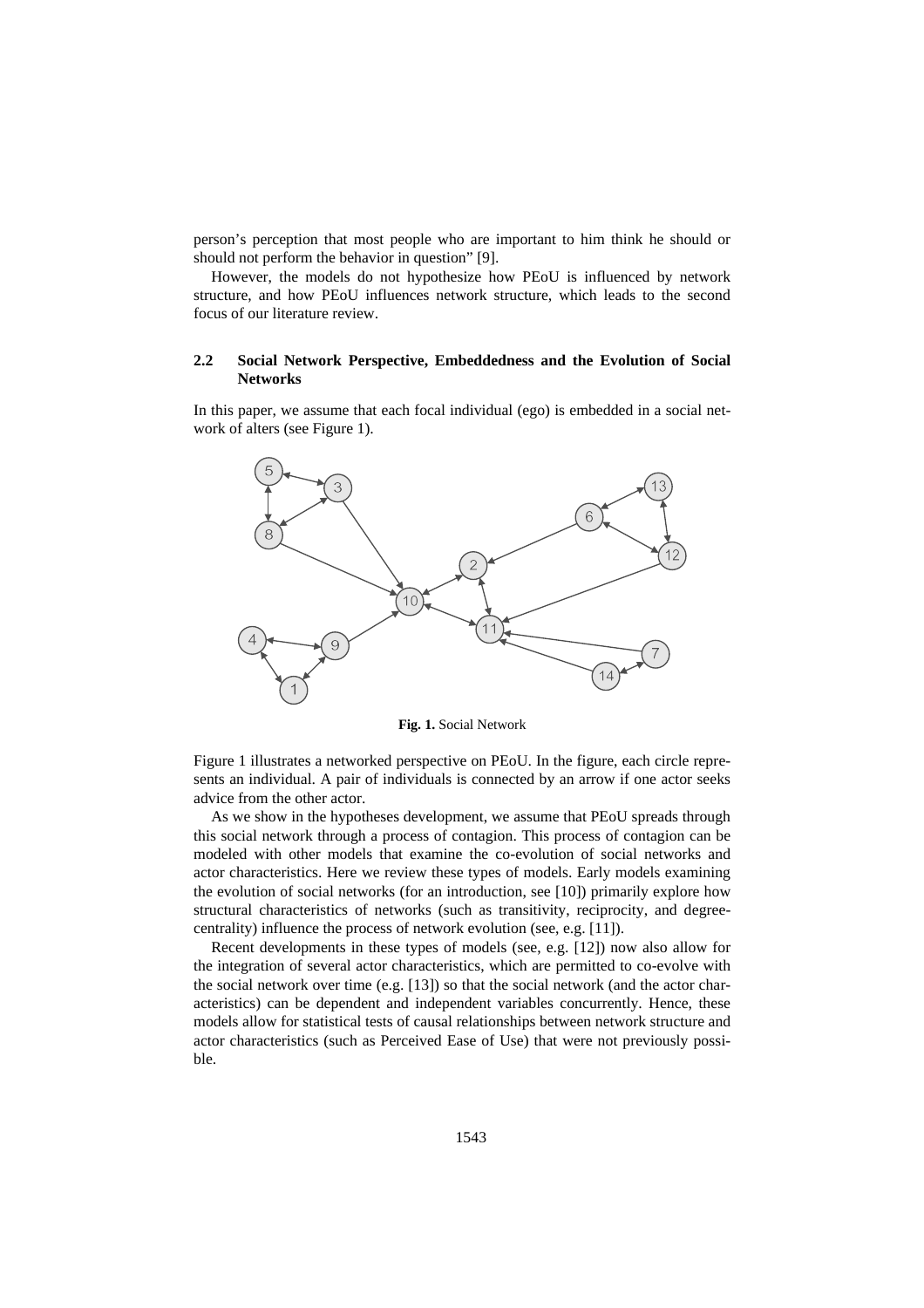#### **2.3 Hypotheses Development**

-

We structure the development of our research hypotheses in two parts. In the first part, we propose two hypotheses regarding the co-evolution of social network and Perceived Ease of Use. The first of these addresses Perceived Ease of Use as an antecedent to network evolution. The second explains Perceived Ease of Use as an outcome of network structure. In the second part of our hypotheses development, we propose two hypotheses that examine the effects of endogenous<sup>1</sup> network variables on the process of network evolution. These two variables serve as control variables in our study.

**Perceived Ease of Use.** We begin with a hypothesis that considers Perceived Ease of Use as an antecedent to network structure. Generally, a person who perceives a computer system to be easy to use has a high expertise in using the system (compare [14]). Furthermore, the greater a person's expertise, the more likely he or she is sought out for advice by other people [15]. In summary,

*Hypothesis 1 (PEoU alter): The higher a person's Perceived Ease of Use, the more likely she or he is sought out for advice.*

The second hypothesis concerns Perceived Ease of Use as an outcome of network structure, and is based on social influence theories, one of the most prominent being social comparison theory (e.g. [16-17]). Social comparison theory assumes that individuals compare themselves with their surrounding peers. During these comparisons, they adapt their individual attributes so that they become more like their peers. In a similar vein, we assume in this paper that people compare their Perceived Ease of Use to each other. We expect that people who observe others with a high PEoU of a system will perceive the system easier to use for themselves. Conversely, we expect that people who observe others that perceive a system difficult to use will perceive the system difficult to use for themselves. Hence,

*Hypothesis 2 (PEoU similarity): Over time, the likelihood that a person's Perceived Ease of Use will become similar to that of other persons' she or he seeks out for advice is greater than a random change in Perceived Ease of Use.*

**Endogenous Network Effects.** We next propose two hypotheses that examine the effects of endogenous network variables on the process of network evolution. These two variables serve as control variables. As our first endogenous network hypothesis, we hypothesize that people do not seek advice for free. Rather, building and maintaining relationships for seeking advice is associated with some cost (c.f. [18]). Consequently, people who are embedded in an advice network with many partners are less likely to seek out new people for advice than are people who have only a few con-

 $<sup>1</sup>$  In this paper, we use the term "endogenous" in the sense of Contractor et al. (2006), that is,</sup> endogenous variables do not incorporate factors other than the focal relationship itself. In particular, they may not include attributes of the actors in the network.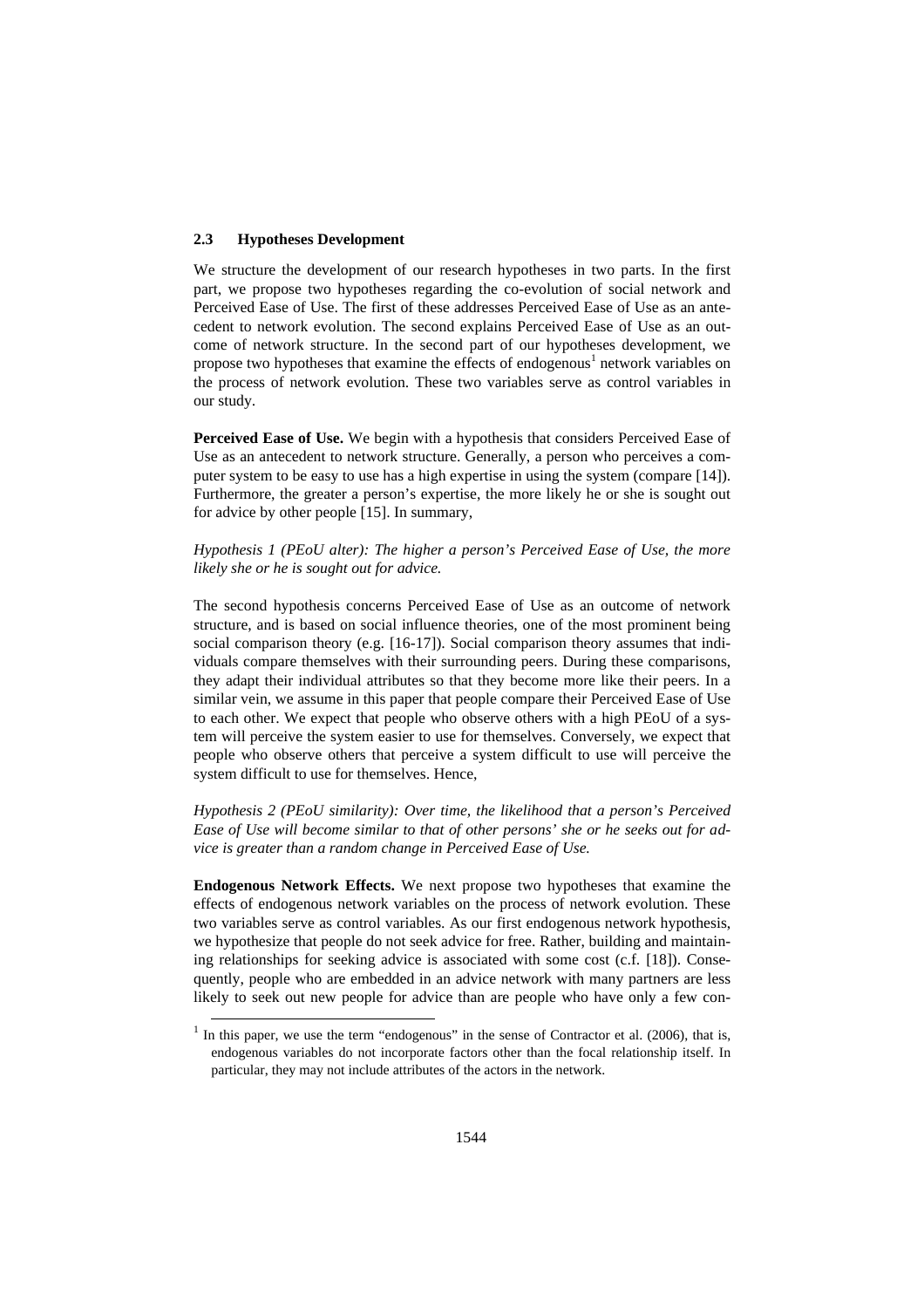tacts. Numerous studies that examine the scale-free property of social networks (e.g. [19]) and models of dynamic network evolution (e.g. [13]) support this finding. Hence,

*Hypothesis 3 (Density): The higher the number of a person's partners for seeking advice, the lower the likelihood that he or she will seek out new partners for advice.*

As a second endogenous network hypothesis we hypothesize mutual/ reciprocated ties, that is, if person *i* seeks out person *j* for advice, person *j* should also seek out person *i* for advice. Several theories explain reciprocal ties, including social exchange theory [20], resource dependency theory [21], and network exchange theory [22], compare [23]. For example, social exchange theory assumes that relationships are built through an individual cost-benefit analysis: the benefits for an individual are the positive elements of a relationship such as advice, support, or friendship; the costs are the effort required to maintain a relationship. In general, scholars agree that relationships evolve over time into trusting, loyal, and mutual commitments as actors obey certain rules of exchange. Reciprocity is probably the best-known exchange rule [24]; it means, in theory, giving advice to someone is considered to be a previous investment in a relationship that must be reciprocated. However, some researchers state that relationships in advice networks tend to be nonreciprocating/ asymmetric, that is, a less well-informed actor is more likely to seek advice from a more well-informed actor than vice versa (e.g. [15], [25-26]). One possible explanation for non-reciprocal dyads is actors striving for social status, compare [25]. Actors that have acquired a certain social status by being sought out for advice will attempt to preserve this status advantage by seeking advice from third parties rather than from the actors that have sought them out for advice. Another possible explanation for non-reciprocated dyads is that actors sought out for advice by a certain individual *i* will not seek advice from this particular individual, as they doubt the individual's capabilities.

Nevertheless, we assume that the last two explanations do not hold for this study. First, asking someone for advice in the learning situation of the study was not associated with a loss of status. Furthermore, people who sought out others for advice were not perceived to be unknowledgeable. Hence,

*Hypothesis 4 (Reciprocity): There is a greater likelihood that a person seeks out another person for advice if the other person also seeks out the first person for advice.*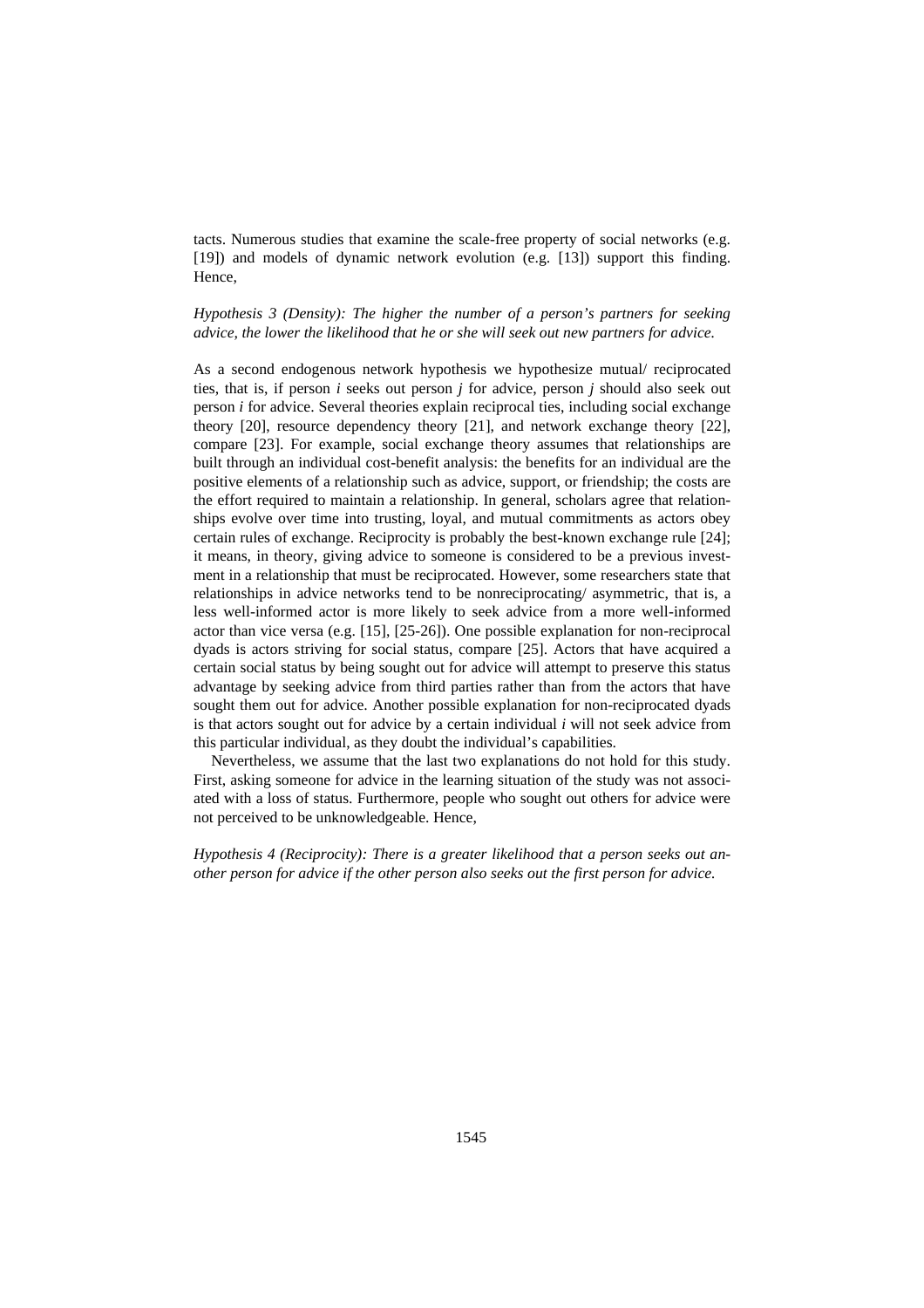## **3 Method**

To test the proposed hypotheses, we used data collected during a June 2010 PhD course on social network analysis taught in the IS department of a leading research university.

#### **3.1 Context**

The aim of the five-day course was to familiarize students with a software system for longitudinal social network analysis that had been co-developed by one of the authors. Morning sessions of the course were devoted to training; in the afternoons, when students applied the software, they were free to seek advice from other course participants. Most students were first-year PhD students. Rather than grades, a certificate was awarded for attendance, and participation in the course was voluntary. Three participants had extensive experience with the social network analysis software taught in the course.

#### **3.2 Participants**

The unit of analysis in our study is the individual student. The course had 15 participants, one of whom dropped out during the course. Before our final analysis, the student who dropped out was excluded due to an extensive amount of missing data. Participation in the course formed an appropriate boundary for our study because the class members interacted in the context of the system that bound them with interdependent processes and a shared symbol system [1]. There was one woman among the 14 participants, which is typical for a course taught in an IS department. The average age of the respondents was 32.46 years, with a standard deviation of 7.95 years. The youngest participant was 24 years old; the oldest was 48. Although the sample size is quite small  $(n = 14)$ , it is sufficient for the proposed methodology since the model has only 3 predictors.

#### **3.3 Measurement**

Like Sykes et al. [1], we collected data with a survey administered before students used the new system immediately after the first training session. Furthermore, we collected data on the third and on the fifth days at the conclusion of the afternoon sessions.

We measured Perceived Ease of Use with 5 items (compare  $[2]$ ,  $[5]$ ,  $[27]$ ): (1) Learning to operate  $\langle$ the system $\rangle$  is easy for me; (2) I find it easy to get  $\langle$ the system $\rangle$ to do what I want it to do; (3) It is easy for me to become skillful at using  $\lt$ the system>; (4) I find <the system> easy to use; (5) My interaction with <the system> would be clear and understandable. All items were measured using seven-point se-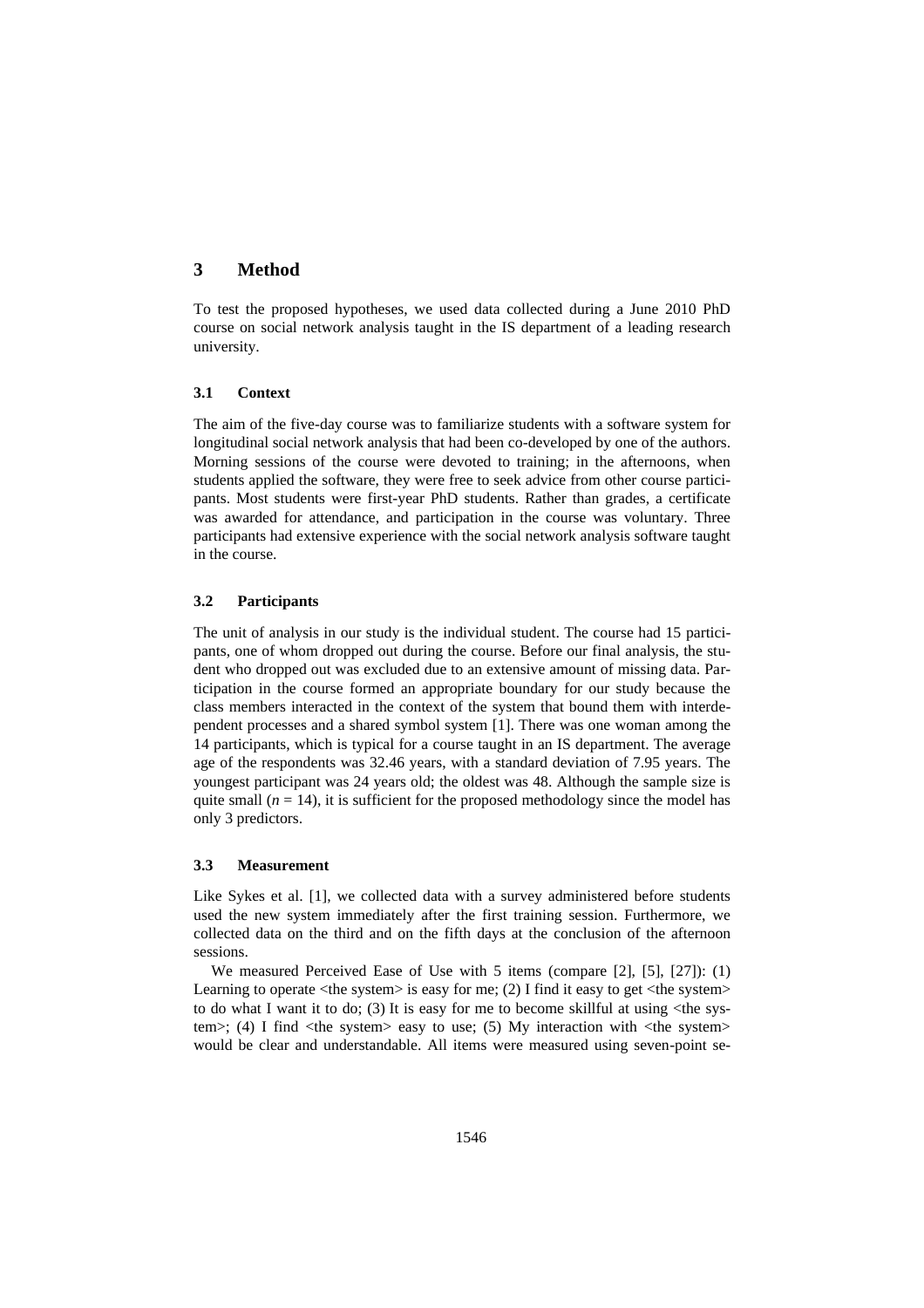mantic differentials anchored with "strongly disagree" and "strongly agree" as well as numbers from -3 to +3. Later, we aggregated the 5 items to a single value for PEoU.

Furthermore, we asked the following question: During the last  $\langle n \rangle$  days of the seminar, how often and for how long did you seek advice from the following persons? We used a seven-point semantic differential anchored with <never> to <very long and often> for this question. We later dichotomized the answers as described in Sykes et al. [1]. In the following section,  $X(t) = X_{ii}(t)$  denotes an  $n \times n$  adjacency matrix, where  $X_{ii} = 1(0)$  represents a tie (no tie) from actor *i* to actor *i* (*i,j* = 1,…,*n*) in period *t*, that is, player *i* responded at least "0" on the semantic differential.

#### **3.4 Model**

To examine the dynamic co-evolution of network structure and Perceived Ease of Use, we employed a stochastic actor-driven modeling approach proposed by Snijders, e.g. [13], [28-29]. The first application of this methodology in IS research is a recent article by Putzke et al. [30].

The advantage of Snijders' methodology is that the same variable can be interpreted concurrently as both an independent and a dependent variable, as we show in the following paragraphs. This makes it possible to establish a causal relationship between structural network variables and PEoU.

Snijders models the co-evolution of network structure and actor characteristics as a continuous-time Markov process  $Y(t) = (X(t), Z<sub>h</sub>)(t), ..., Z<sub>h</sub>(t))$  on the space of adjacency matrices  $X(t)$  as well as actors' characteristics  $Z_{hi}$   $(h = 1, ..., H)$  (in this case, PEoU). To derive a transition matrix between two states  $y(t_m)$  and  $y(t_{m+1})$ , Snijders decomposes each change between the states into so-called "micro steps." Micro steps are randomly determined moments in time whose queue time follows an exponential distribution with rate parameters  $\lambda_i^{[X]}$  and  $\lambda_i^{[Z_h]}$  that we assume to be constant and independent between actors. At these randomly determined moments in time, one of the actors has the opportunity either to: change a tie variable  $X_{ii}$  (i.e.  $\hat{y} = (x(i\Rightarrow j),z)$ ); change his or her own characteristics  $Z_{hi}$  by  $\delta$  (i.e.  $\hat{y} = (x, z(i \hat{y} \land \delta)))$ ; or change nothing (i.e.  $\hat{y} = y$ ). These changes occur with probabilities  $p = (x(i\Rightarrow j)|,x(t),z(t))$  and  $p = (z(i \hat{y}_h \delta)|x,z)$ respectively. Whereas  $p = (x(i\Rightarrow j)|, x(t), z(t))$  denotes the probability that actor *i* changes its tie to actor *j* (conditioned on all other ties being constant, and given actor characteristics),  $p = (z(i \hat{\psi}_h \delta) | x, z)$  denotes the probability that actor *i*'s characteristic *h* will decrease or increase by  $\delta$ . To obtain transition intensities, Snijders multiplies the rate functions by the probabilities of an actual change taking place, which leads to the transition matrix

$$
q_{ij} = \begin{cases} \lambda_i^{[X]}(y) p(x(i \Rightarrow j) | x, z) & \text{if } \hat{y} = (x(i \Rightarrow j), z), \\ \lambda_i^{[Z_h]}(y) p(z(i\hat{l}_h \delta) | x, z) & \text{if } \hat{y} = (x, z(i\hat{l}_h \delta)), \\ -\sum_i \left\{ \sum_{j \neq i} q(y; (x(i \Rightarrow j), z)) + \sum_{\delta \in \{-1, 1\}} q(y; (x, z(i\hat{l}_h \delta))) \right\} & \text{if } \hat{y} = y, \\ 0 & \text{otherwise} \end{cases}
$$
(1)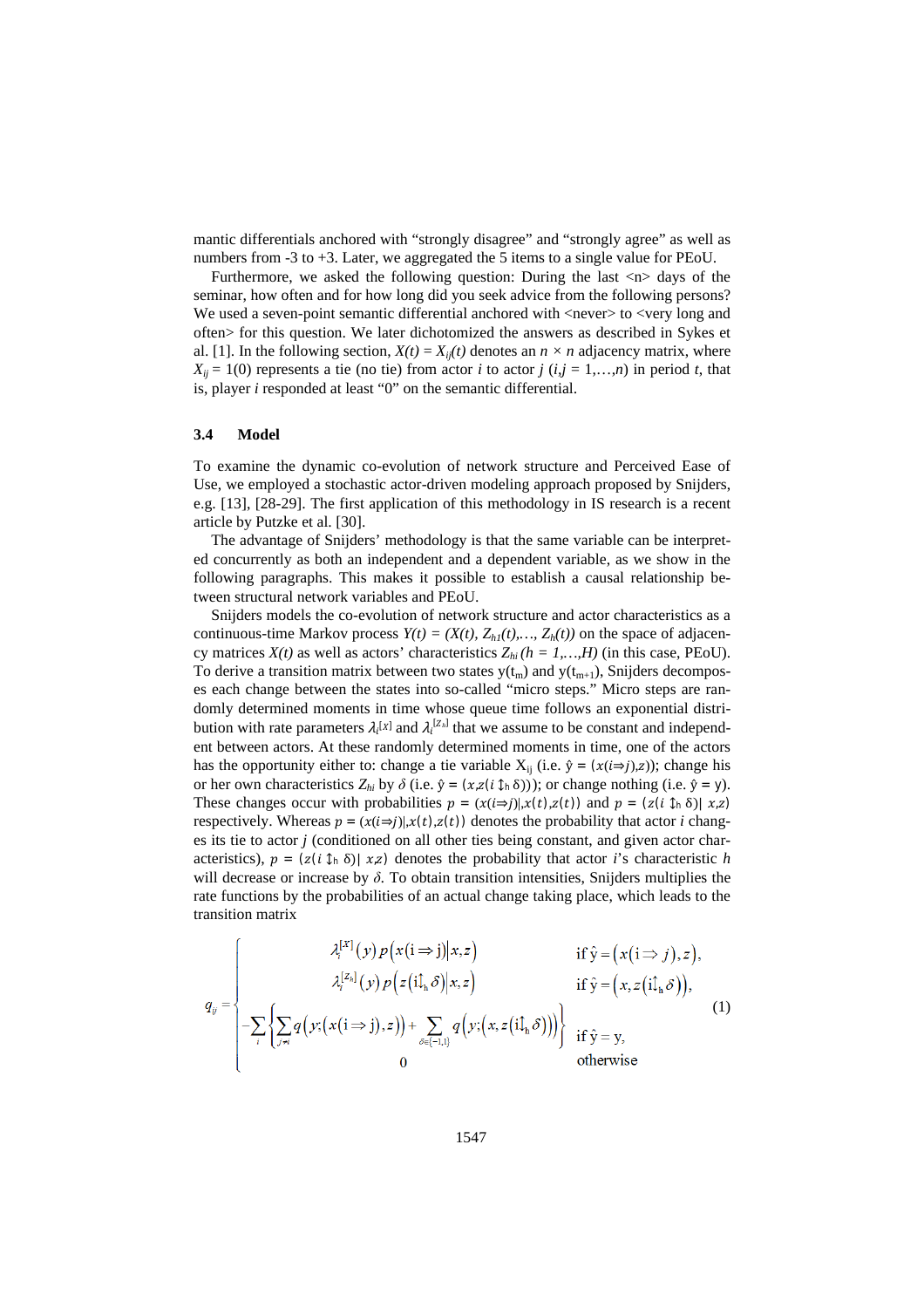To estimate the full model, the change probabilities  $p = (x(i\Rightarrow i)|,x(t),z(t))$  and  $p = (z(i\Rightarrow i))$  $\hat{\psi}$  (h  $\delta$ )|  $x, z$ ) have to be specified, which we do as discrete choice models in multinomial logit form (cf. McFadden, 1974). That is

$$
p = (x(i \Rightarrow j)), x(t), z(t)) = \frac{e^{u^{[X]}}(\beta, x(i \Rightarrow j)(t), z(t))}{\sum_{k} e^{u^{[X]}}(\beta, x(i \Rightarrow j)(t), z(t))}
$$
(2)

where  $u^{[x]}$  denotes the deterministic part of a utility function that actor *i* attributes to the network configuration. For example, a utility function that allows only a test of H3 (density) and H4 (reciprocity) might be defined as

$$
u_i^{[X]}(\beta^{[X]}, y) = \beta^{density} \sum_j x_{ij} + \beta^{reciprocity} \sum_j x_{ij} x_{ji}
$$
 (3)

Analogously, the formulas for the behavioral evolution of PEoU can be derived (for a more detailed discussion, see [13]).

The following effects were included in the utility functions:<sup>2</sup> The *PEoU-alter* effect was measured as  $\sum_j x_{ij} P E o U_j$  (cf. hypotheses 1), that is, actor *i*'s utility function  $u^{[x]}$ increases by actor *j*'s PEoU if actor *i* seeks advice from actor *j* (i.e.  $x_{ii} = 1$ ). Hence, a positive parameter *β<sup>PEoU alter*</sup> indicates that students with a higher PEoU are more likely to be sought out for advice than are students with a lower PEoU.

*PEoU average similarity* (c.f. hypothesis 2) was measured as

$$
\frac{1}{x_{i+}}\sum_j x_{ij} \left(\frac{max_{ij} |PEoU_i - PEoU_j| - |PEoU_i - PEoU_j|}{max_{ij} |PEoU_i - PEoU_j|} - \frac{max_{ij} |PEoU_i - PEoU_j| - |PEoU_i - PEoU_j|}{max_{ij} |PEoU_i - PEoU_j|}\right) \tag{4}
$$

where  $\frac{max_{1j}|PE0U_1-PE0U_j| - |PE0U_1-PE0U_j|}{max_{1j}|PE0U_1-PE0U_j|}$  is the mean of all similarity scores  $max_{ij}$ |PEOU<sub>i</sub>-PEOU<sub>j</sub>|-|PEOU<sub>i</sub>-PEOU<sub>j</sub>|  $max_{ij}$ |PEOU<sub>i</sub>-PEOU<sub>i</sub>|

The similarity score between actor *i* and actor *j* calculates the difference between the PEoU of the two actors  $|{\rm PeoU}_i - {\rm PeoU}_j|$  (in absolute values) and standardizes this difference by the range of all actors' PEoU max<sub>ii</sub>  $|PEoU_i - PEoU_j|$ . Hence a positive parameter *β PEoU similarity* indicates that an actor's PEoU tends to become similar to the PEoU of those actors she or he seeks out for advice. However, the total influence of the actor she or he seeks out for advice is the same regardless of their number.

A general *drive toward high PEoU* (linear shape effect) was measured as  $PEoU_i$ . This effect was added as an additional control variable, since course participants became more familiar with the software during the course and hence would be expected to perceive the software to be easier to use over time.

*General tendency to seek advice from alters (density/outdegree effect)* is measured as

-

 $2^2$  See Snijders et al. (2007) for more information about the measures.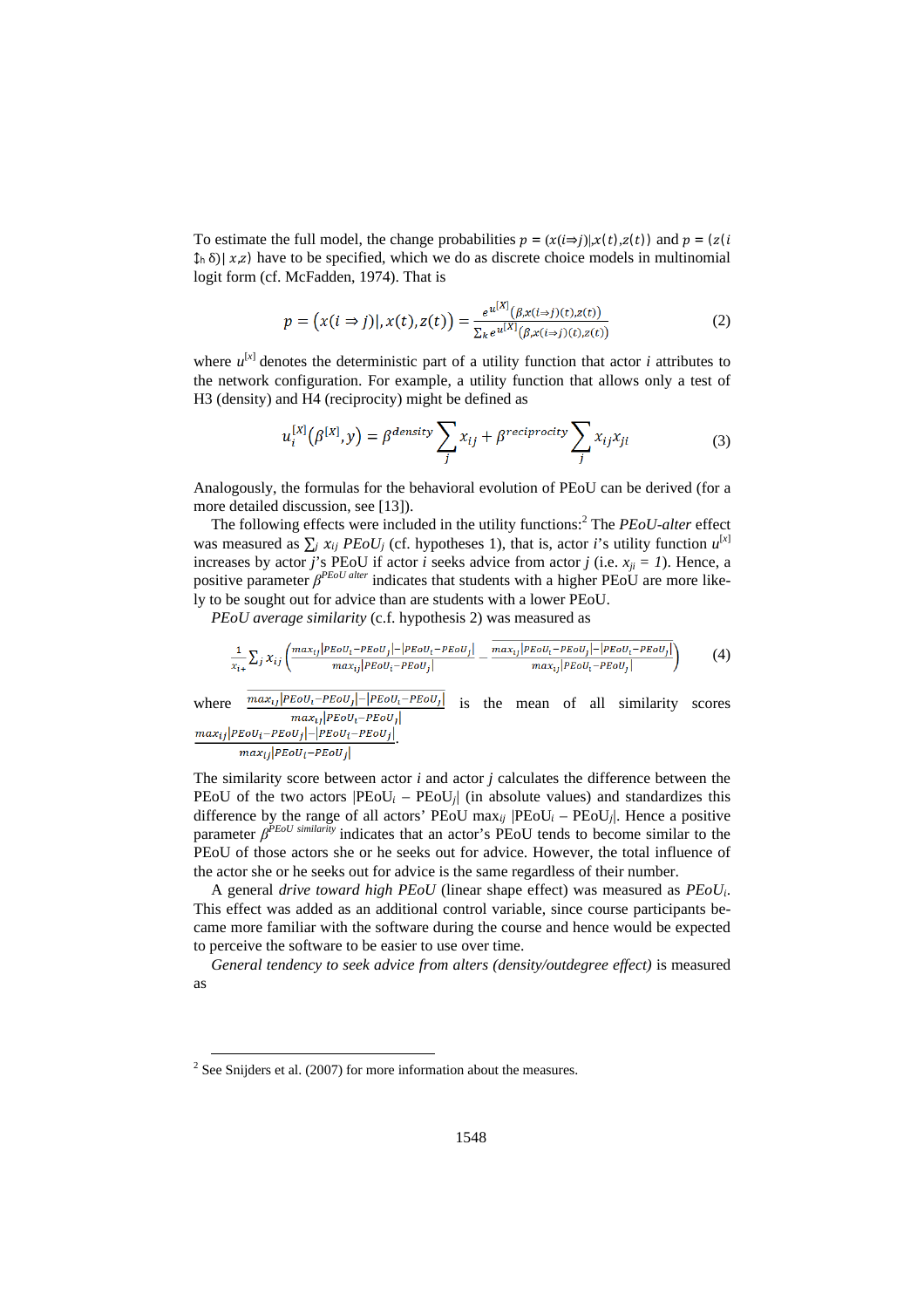$$
\sum_{j} x_{ij} \tag{5}
$$

(cf. hypothesis 3), that is, actor *i*'s utility function  $u^{[x]}$  increases by value 1 if actor *i* seeks out actor *j* for advice, because the corresponding value in the adjacency matrix  $x_{ii}$  equals 1 if actor *i* seeks advice from actor *j* (and is 0 otherwise). Consequently, a negative parameter *β outdegree* indicates that actor *i* does not seek advice randomly, but that each occasion of seeking advice is associated with some "cost" for actor *i*.

*Number of mutual ties (reciprocity)* is measured as

$$
\sum_j x_{ij}x_{ji} \tag{6}
$$

(cf. hypothesis 4), that is, actor *i*'s utility function  $u^{[x]}$  increases by value 1 only if actor *i* seeks advice from actor *j* ( $x_{ij} = 1$ ) and actor *j* seeks advice from actor *i* ( $x_{ji} = 1$ ). If one of these ties is missing (i.e.  $x_{ij} = 0$  or  $x_{ji} = 0$ ), the product will equal 0. Consequently, a positive parameter *β reciprocity* indicates a greater likelihood that actor *i* seeks advice from actor *j* if actor *j* also seeks advice from student *i*.

#### **4 Results**

We conducted a nested model comparison to test the proposed hypothesis, see [29]. All models were estimated using RSiena and RSienaTest 1.0.12.186. In a series of Neyman-Rao tests, we compared a model that allows both PEoU effects to vary freely against a baseline model that restricts one (or both) PEoU parameters to zero, but includes all control variables. We report no measure of explained variation because there are, as yet, no satisfactory measures for this stochastic actor-driven modeling approach.

**Table 1.** Model Results Beta s.d. t-value p-value Network Dynamics Rate Parameter (t=1) 2.310 .837 2.760 .003<br>
Rate Parameter (t=2) 1.334 .468 2.850 .002 Rate Parameter (t=2)  $1.334$   $.468$   $2.850$   $.002$ Outdegree -1.697 .381 -4.454 <.001 Reciprocity 3.279 .739 4.437 <.001 PEoU alter 0.120 .053 2.264 .011 Behavior Dynamics Rate Parameter (t=1) 5.772 2.3642 2,441 .007 Rate Parameter (t=2) 2.780 .984 2.825 .002 PEoU linear shape 2.498 5.999 0.416 .339 PEoU average similarity 295.900 .444 666.441 <.001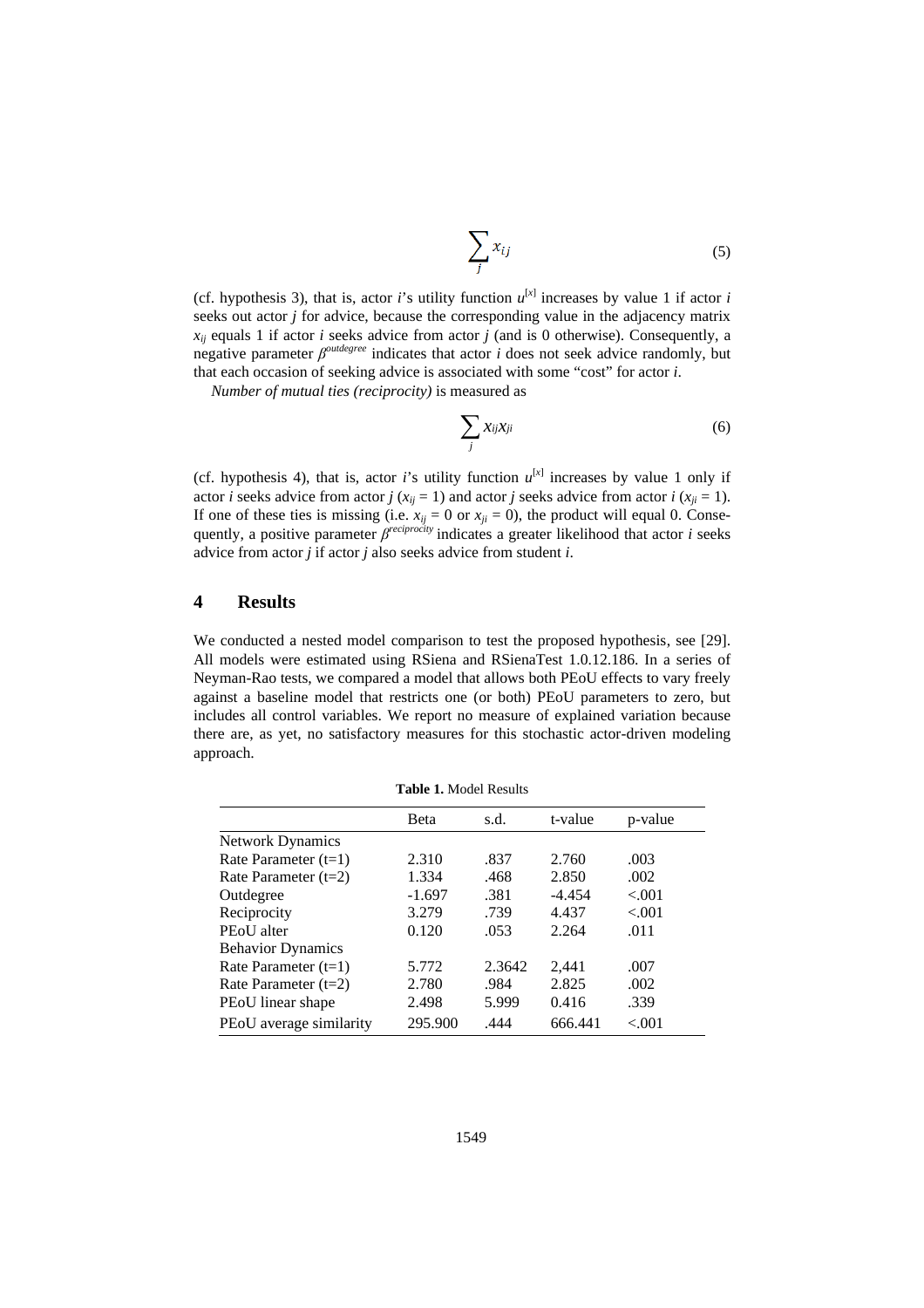The series of Neyman-Rao tests indicate that the inclusion of both PEoU effects in the model (see Table 1) at the same time increases model fit, and that the increased model fit can be attributed to both effects, that is, to PEoU alter ( $\chi^2$  = 6.642; *d.f* .= 1; *p* < .01) as well as to PEoU similarity ( $\chi^2 = 7.223$ ;  $d.f. = 1$ ;  $p < .01$ ).

Furthermore, both effects are found to be statistically significant and in the expected direction. Hence, Hypothesis 1 and Hypothesis 2 are supported, and we can conclude that 1) students are more likely to seek advice from a partner that perceives the system as easy to use, and 2) that the students' PEoU over time tends to become similar to those of their surrounding peers.

Concerning the control variables (Hypothesis 3 and Hypothesis 4), the results are in line with our expectations. The negative outdegree effects indicate that seeking ties is associated with some costs and the positive reciprocity effect indicates that students are more likely to seek advice from students who sought advice from them. However, the linear shape effect turns out to be positive but non-significant. Hence, there is limited support for the proposition that course participants perceived the software to be easier to use over time.

Further results can be found in the Appendix, where Table 2 provides the correlations of estimates and Table 3 highlights the tie changes between subsequent observations. Indeed, the Jaccard coefficients (see Table 3) fall within acceptable levels.

We further tested for time heterogeneity in parameters between both time periods, compare [31]. In the original model, the objective function was defined as:

$$
f_i^{net}(x) = \sum_k \beta_k^{net} s_{ik}^{net}(x),\tag{7}
$$

where  $s_{ik}^{net}(x)$  were the effects as defined above. This means that all parameters  $\beta$ were assumed to be stable over time. To test for time heterogeneity in the parameters, the objective function was defined as:

$$
f_{ij}^{(a)}(x) = \sum_{k} (\beta_k + \delta_k^{(a)} h_k^{(a)}) s_{ik} (x(i \sim j))
$$
 (8)

where  $h_k^{(a)}$  is a vector of time dummies and  $\delta_k^{(a)}$  is the time dummy interacted effect parameter for effect *k* in period *a*. The dummy variables  $\delta_k^{\mu}$  were assumed to be 0 for all  $k$ , so that the first period is considered to be the base period. A joint score test for parameter heterogeneity is then given as:

$$
H_0: \delta_k^{(a)} = 0 \,\forall k, a \tag{9}
$$

$$
H_1: \delta_k^{(a)} \neq 0 \text{ for some } k, a \tag{10}
$$

For the further estimation of the test, see [31].

The results of a joint test of dummy parameters for all effects (outdegree, reciprocity, PEoU alter, PEoU linear shape, PEoU similarity ) revealed that it is not necessary to introduce time dummies for a particular effect ( $p = .746$ ).

Further, we assessed goodness of fit using the indegree distribution as auxiliary statistic (see Figure 2) of a Monte Carlo Mahalanobis Distance Test (compare [32]). Results indicate that goodness of fit is good (Mahalanobis Distance = 16.384;  $p =$ .173).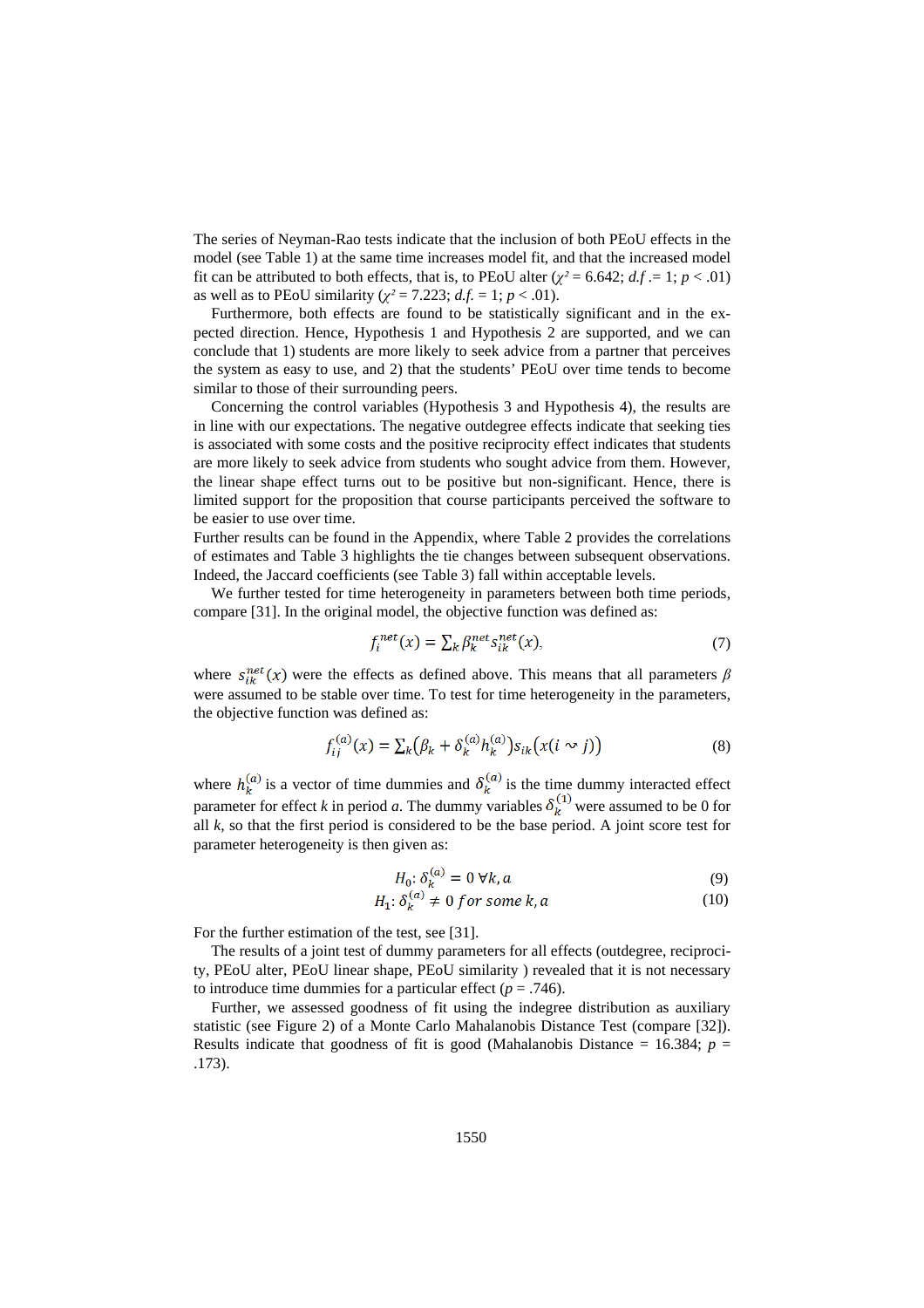

**Fig. 2.** Goodness of Fit of Indegree Distribution

# **5 Discussion**

In this study, we theorized PEoU as a network construct. In particular, we hypothesized that people are more likely to seek advice from a partner who perceives a system as easy to use. Furthermore, we hypothesized that people's PEoU over time tends to become similar to that of their surrounding peers. The empirical study lent support to both hypotheses.

#### **5.1 Theoretical Contributions and Implications**

The paper contributes to IS research in several ways. First, the model is a fundamental shift in our understanding of PEoU. Whereas PEoU used to be examined from an individual perspective in structural equation models, the results show that PEoU is an antecedent as well as an outcome of network structure. Future research should, therefore, take a network perspective on PEoU.

Second, the paper introduced a new methodology from sociology into IS literature. Apart from [30], it is the first paper in IS research that uses a methodology that can examine the co-evolution of actor characteristics and social network. However, this paper exceeds the paper [30] as it tests for time heterogeneity and reports goodness of fit using the indegree distribution as auxiliary statistic of a Monte Carlo Mahalanobis Distance Test.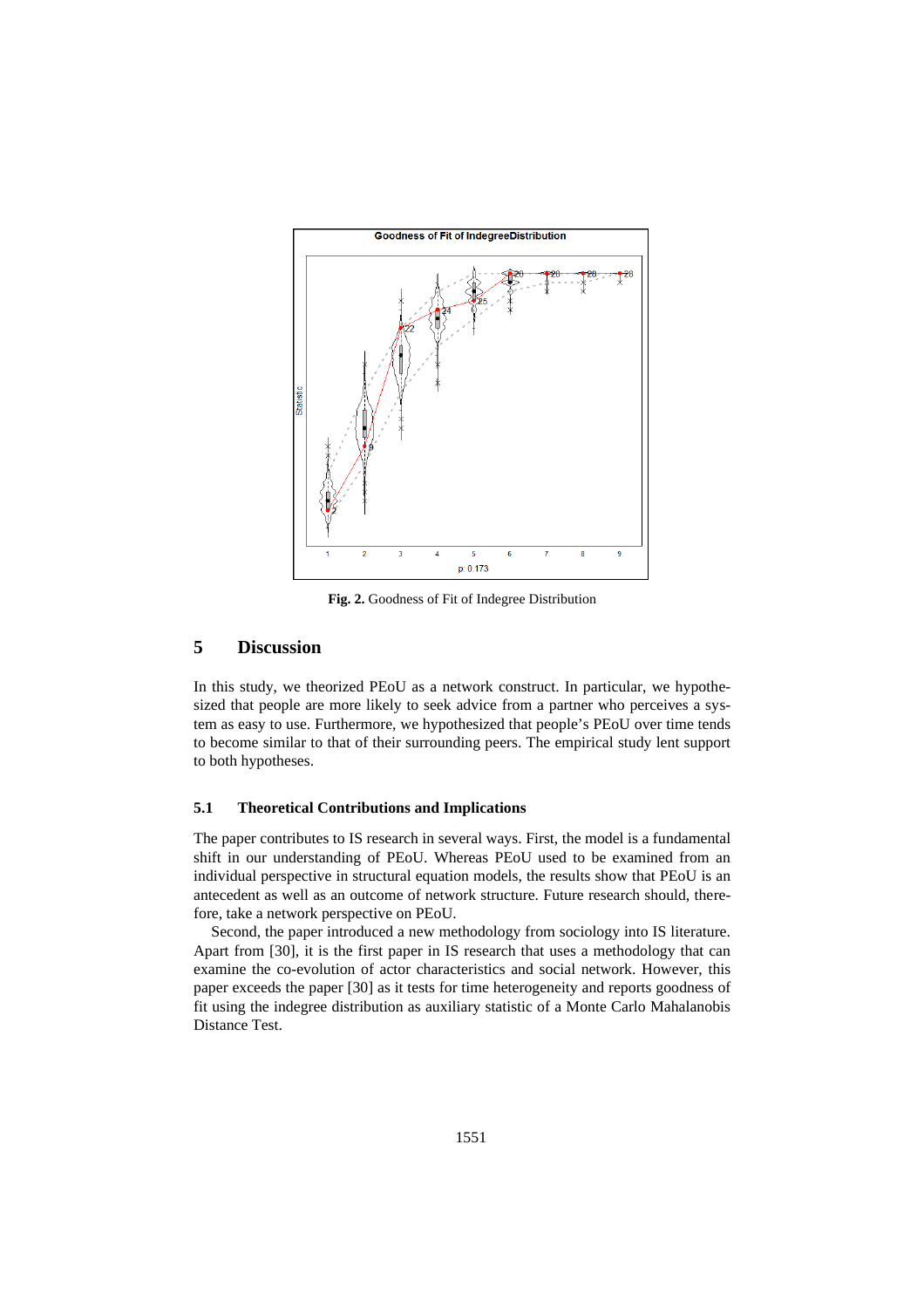#### **5.2 Practical Implications**

In addition to the theoretical insights, this study also has some implications for practitioners. Results showed that people's PEoU tends over time to become similar to that of their surrounding peers, which means that managers should not regard PEoU as a construct only on the individual level. Rather, managers should examine each individual's embeddedness in a social network before selecting who will take part in a system training course. With the careful selection of individuals, PEoU will spread through the network and, as a consequence, less people will need formal training courses. This will result in cost savings and enhanced organizational performance. This study offered a practical insight that the selection of individuals for training courses should be driven not only by their personal characteristics, but also to some extent by their position in the social network.

Another managerial implication is that managers should pay special attention to the structure of the social networks within and between organizational units when seeking to improve performance outcomes through information systems. Only active management of such networks will optimize network flow and assure that PEoU will spread through the network. Enhancing the level of PEoU in such a way may also prove useful for reducing IT resistance in enterprise systems implementation projects.

Finally, this paper introduced a new methodology from sociology into the IS literature. The proposed methodology can be applied by IS practitioners in a variety of different contexts. For example, practitioners can use the proposed methodology for link prediction (e.g., on social networking platforms).

## **6 Conclusions**

In this article, we conceptualized PEoU as a network construct. Our results indicate that people are more likely to be sought out for advice the higher their PEoU. Furthermore, there is a greater likelihood that a person seeks out another person for advice if the other person also seeks out the first person for advice. Finally, we found that a person's PEoU will become similar to that of other persons' she or he seeks out for advice.

Of course, as with any empirical study, ours is subject to some limitations that could be seen as affecting the rigor and relevance.

First, we examined a single construct from TAM only. We neglected Perceived Usefulness as well as the user's Behavioral Intention to use a system. Future research should examine these constructs in more detail. The proposed methodology offers an interesting way to examine the co-evolution of social networks and these two constructs.

Second, we examined only one type of network (i.e., the advice network). However, there may be other networks that influence an actor's PEoU, such as a friendship network or acquaintance network. Future research should examine related questions with networks other than the advice networks.

There are several fruitful areas where the methodology can be employed in IS research. For example, future research can examine the adoption of information tech-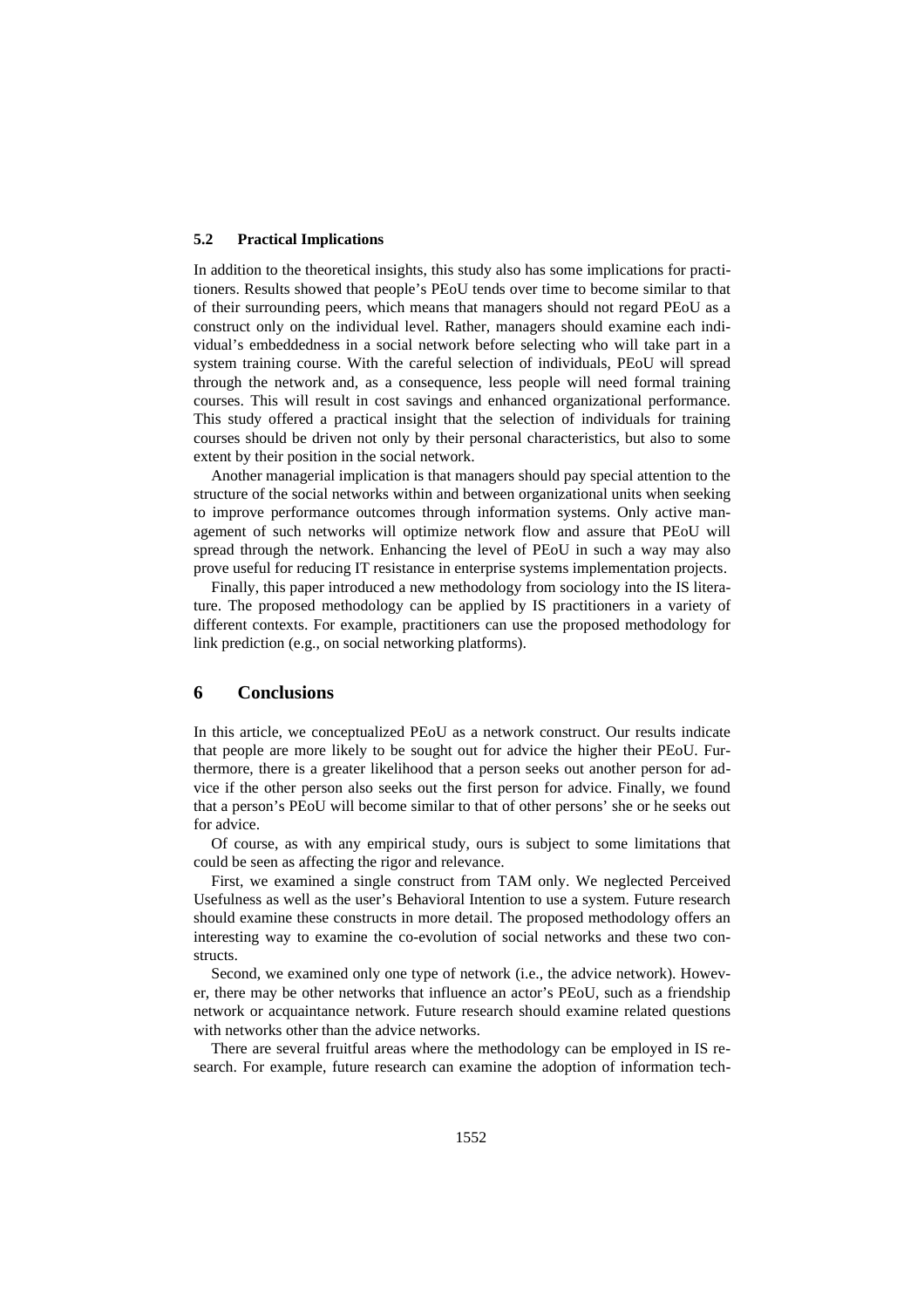nologies taking a network perspective. Basically, the method is appropriate for various types of analyses that examine the co-evolution of social network and actor characteristics. Our hope is that our research will assist others in conducting these types of studies and form the basis for substantial future research into the co-evolution of social networks, attitudes, and behavioral intentions.

**Table 2.** Correlations of Estimates

# **7 Appendix**

| Rate Parameter (t=1)                                                             | 1                 |                                                       |  |  |  |
|----------------------------------------------------------------------------------|-------------------|-------------------------------------------------------|--|--|--|
| Rate Parameter (t=2)                                                             | $-0.0681$         |                                                       |  |  |  |
| Outdegree                                                                        | $-0.292 - 0.1381$ |                                                       |  |  |  |
| Reciprocity                                                                      |                   | $0.046$ $0.017$ $-0.597$ 1                            |  |  |  |
| PEoU alter                                                                       |                   | $0.004$ $0.035$ $-0.467$ $0.417$ 1                    |  |  |  |
| Rate Parameter (t=1)                                                             |                   | $-0.202$ $0.085$ $0.040$ $-0.046$ $0.019$ 1           |  |  |  |
| Rate Parameter (t=2)                                                             |                   | $-0.155$ 0.101 $-0.019$ 0.031 0.065 0.560 1           |  |  |  |
| PEoU linear shape                                                                |                   | $0.193 - 0.1290.003$ $0.041 - 0.073 - 0.826 - 0.6991$ |  |  |  |
| PEoU average similarity -0.195 -0.016 0.029  0.019 -0.115 -0.205 0.012  0.070  1 |                   |                                                       |  |  |  |

**Table 3.** Tie changes between subsequent observations

|                           |      |                 |     | $0 \Rightarrow 0 \quad 0 \Rightarrow 1 \quad 1 \Rightarrow 0 \quad 1 \Rightarrow 1$ Jaccard Index |
|---------------------------|------|-----------------|-----|---------------------------------------------------------------------------------------------------|
| from period 1 to period 2 | 155  | $\overline{13}$ |     | .444                                                                                              |
| from period 2 to period 3 | -147 | 10              | -93 | .657                                                                                              |

# **References**

- 1. Sykes, T.A., Venkatesh, V., Gosain, S.: Model of Acceptance with Peer Support: A Social Network Perspective to Understand Employees' System Use. MIS Quarterly 33, 371-393 (2009)
- 2. Davis, F.D.: Perceived Usefulness, Perceived Ease of Use, and User Acceptance of Information Technology. MIS Quarterly 13, 319-340 (1989)
- 3. Hu, P.J., Chau, P.Y.K., Sheng, O.R.L., Tam, K.Y.: Examining the technology acceptance model using physician acceptance of telemedicine technology. Journal of Management Information Systems 16 (2), 91-112 (1999)
- 4. Venkatesh, V.: Where To Go From Here? Thoughts on Future Directions for Research on Individual-Level Technology Adoption with a Focus on Decision Making\*. Decision Sciences 37 (4), 497-518 (2006)
- 5. Venkatesh, V., Morris, M.G., Davis, G.B., Davis, F.D.: User acceptance of information technology: Toward a unified view. MIS Quarterly 27, 425-478 (2003)
- 6. Ajzen, I.: The Theory of Planned Behavior. Organ Behav Hum Dec 50, 179-211 (1991)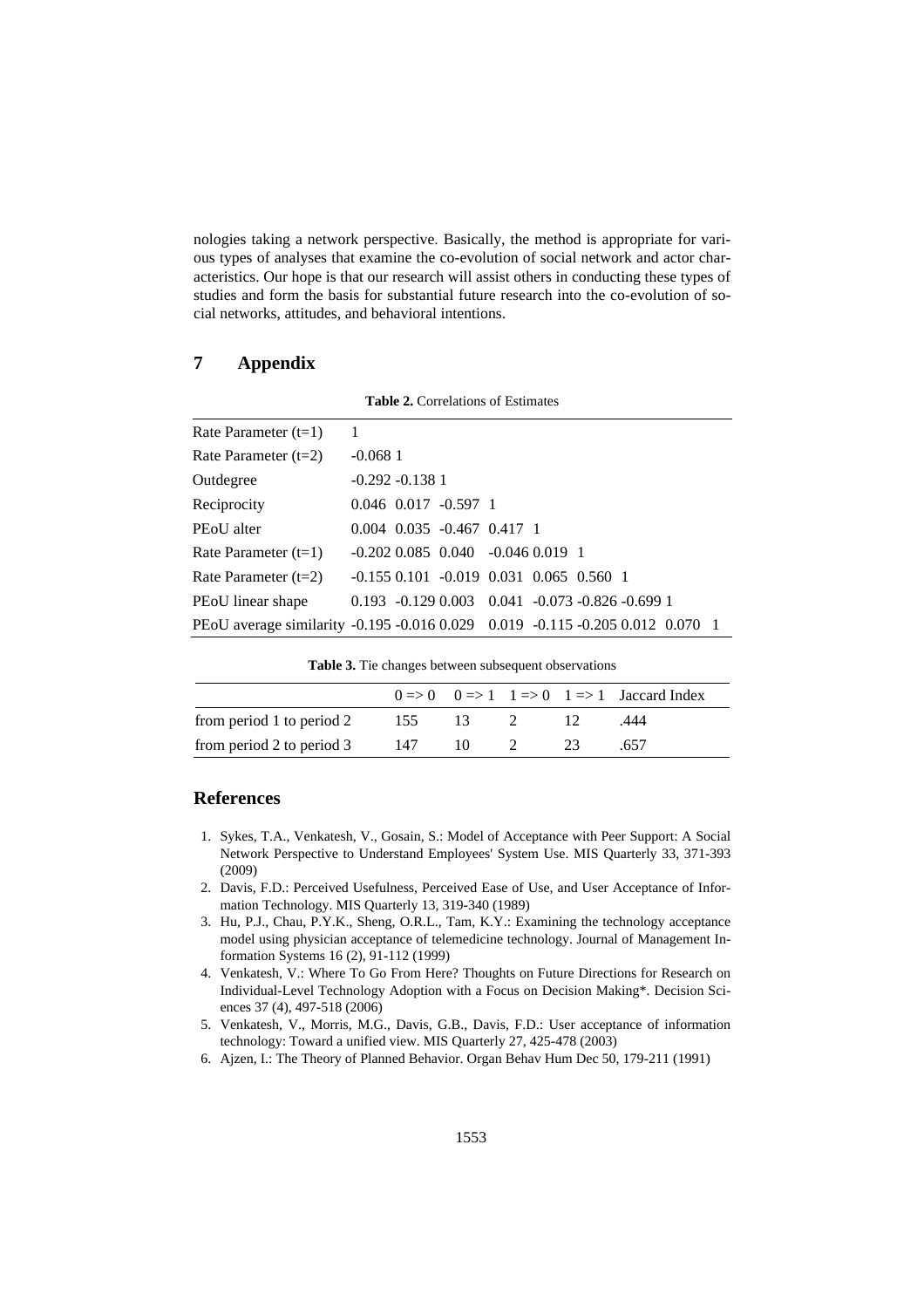- 7. Thompson, R.L., Higgins, C.A., Howell, J.M.: Personal Computing toward a Conceptual-Model of Utilization. MIS Quarterly 15, 125-143 (1991)
- 8. Compeau, D.R., Higgins, C.A.: Computer Self-Efficacy: Development of a Measure and Initial Test. MIS Quarterly 19, 189-211 (1995)
- 9. Fishbein, M., Ajzen, I.: Belief, attitude, intention and behaviour: An introduction to theory and research. Addison-Wesley, Reading, MA (1975)
- 10. Doreian, P., Stokman, F.N.: Evolution of social networks, Vol. 1. Routledge (1997)
- 11. Wasserman, S., Pattison, P.: Logit models and logistic regressions for social networks .1. An introduction to Markov graphs and p. Psychometrika 61, 401-425 (1996)
- 12. Robins, G., Snijders, T., Wang, P., Handcock, M., Pattison, P.: Recent developments in exponential random graph (p\*) models for social networks. Soc Networks 29, 192-215 (2007)
- 13. Snijders, T.A.B., Steglich, C.E.G., Schweinberger, M.: Modeling the co-evolution of networks and behavior. In: Montford, K.v., Oud, H., Satorra, A. (eds.): Longitudinal models in the behavioral and related sciences. Lawrence Earlbaum, Newark, NJ (2007)
- 14. Li, X., Troutt, M.D., Brandyberry, A., Wang, T.: Decision factors for the adoption and continued use of online direct sales channels among SMEs. Journal of the Association for Information Systems 12 (4) (2011)
- 15. Nebus, J.: Building collegial information networks: A theory of advice network generation. Academy of Management Review 31 (3), 615-637 (2006)
- 16. Festinger, L.: A theory of social comparison processes. Human Relations 7, 117-140 (1954)
- 17. Felps, W., Mitchell, T.R., Hekman, D.R., Lee, T.W., Holtom, B.C., Harman, W.S.: Turnover Contagion: How Coworkers' Job Embeddedness and Job Search Behaviors Influence Quitting. Academy of Management Journal 52 (3), 545-561 (2009)
- 18. Bolton, P., Dewatripont, M.: The Firm as a Communication-Network. Quarterly Journal of Economics 109 (4), 809-839 (1994)
- 19. Barabasi, A.L., Albert, R.: Emergence of scaling in random networks. Science 286, 509- 512 (1999)
- 20. Blau, P.M.: Exchange and power in social life. Transaction Publishers, New Brunswick, New Jersey (1992)
- 21. Pfeffer, J., Salancik, G.R.: The external control of organizations: A resource dependence perspective. Stanford University Press, Stanford, CA (2003)
- 22. Willer, D.: Network exchange theory. Praeger Publishers, Westport, CT (1999)
- 23. Contractor, N.S., Wasserman, S., Faust, K.: Testing Multitheoretical, Multilevel Hypotheses about Organizational Networks: An Analytic Framework and Empirical Example. The Academy of Management Review 31, 681-703 (2006)
- 24. Cropanzano, R., Mitchell, M.S.: Social exchange theory: An interdisciplinary review. J Manage 31, 874-900 (2005)
- 25. Agneessens, F., Wittek, R.: Where do intra-organizational advice relations come from? The role of informal status and social capital in social exchange. Soc Networks (in press)
- 26. Carley, K.M., Krackhardt, D.: Cognitive inconsistencies and non-symmetric friendship. Soc Networks 18, 1-27 (1996)
- 27. Davis, F.D., Bagozzi, R.P., Warshaw, P.R.: User Acceptance of Computer-Technology a Comparison of 2 Theoretical-Models. Manage Sci 35, 982-1003 (1989)
- 28. Snijders, T.A.B.: Stochastic Actor-oriented Models for Network Change. Journal of Mathematical Sociology 21, 149-172 (1996)
- 29. Snijders, T.A.B., van de Bunt, G.G., Steglich, C.E.G.: Introduction to Stochastic Actor-Based Models for Network Dynamics. Soc Networks 32, 44-60 (2010)